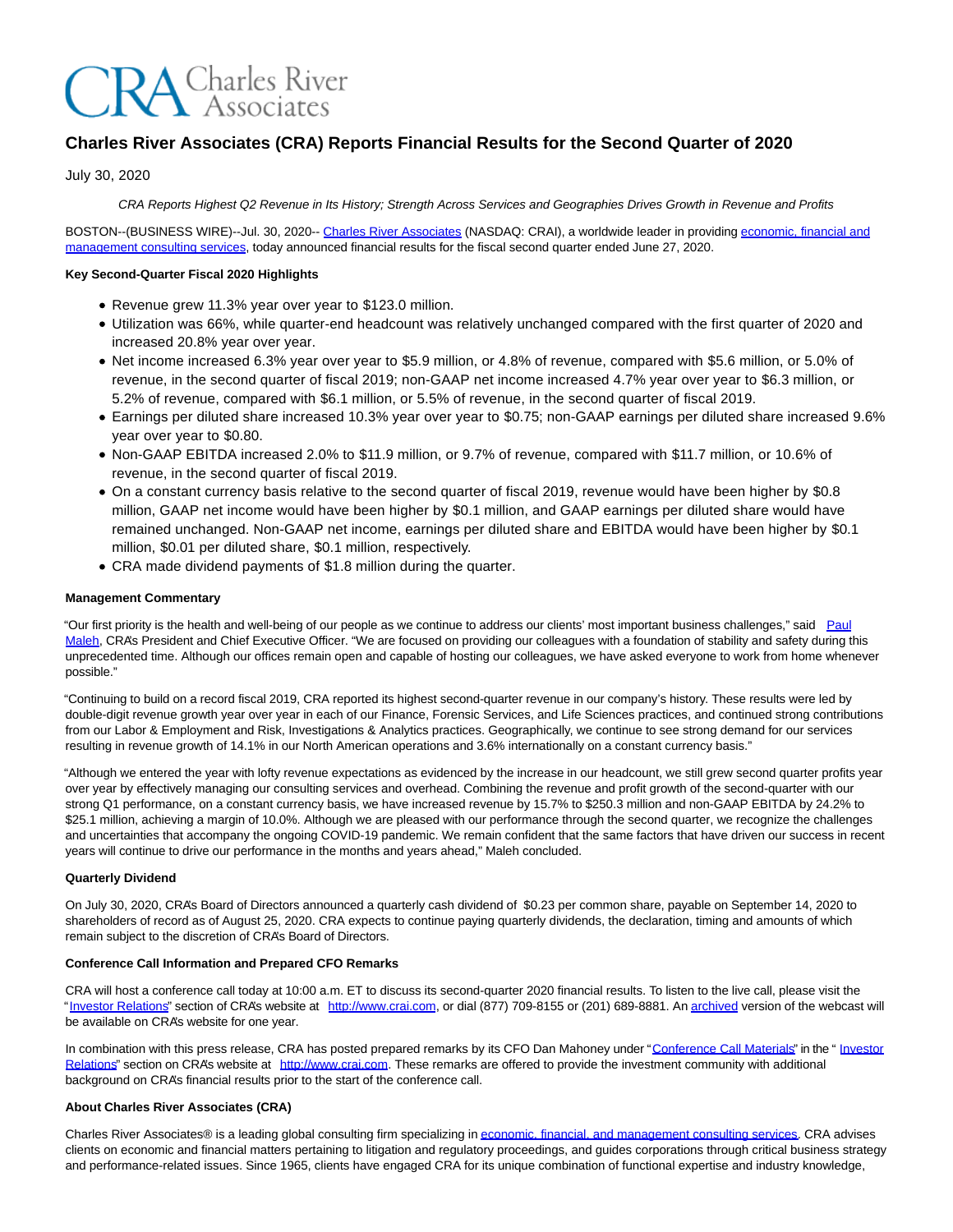and for its objective solutions to complex problems. Headquartered in Boston, CRA has offices throughout the world. Detailed information about Charles River Associates, a registered trade name of CRA International, Inc., is available a[t www.crai.com.](https://cts.businesswire.com/ct/CT?id=smartlink&url=http%3A%2F%2Fwww.crai.com&esheet=52258118&newsitemid=20200730005500&lan=en-US&anchor=www.crai.com&index=11&md5=51582691cff5c32a109ab44521b2852c) Follow us o[n LinkedIn,](https://cts.businesswire.com/ct/CT?id=smartlink&url=https%3A%2F%2Fwww.linkedin.com%2Fcompany%2Fcharles-river-associates&esheet=52258118&newsitemid=20200730005500&lan=en-US&anchor=LinkedIn&index=12&md5=b83ee975ec83065a8ef8f3cfbec4a91f) [Twitter,](https://cts.businesswire.com/ct/CT?id=smartlink&url=https%3A%2F%2Ftwitter.com%2FNews_CRA&esheet=52258118&newsitemid=20200730005500&lan=en-US&anchor=Twitter&index=13&md5=651c62df6904a5e5ed394d6779318b02) and [Facebook.](https://cts.businesswire.com/ct/CT?id=smartlink&url=https%3A%2F%2Fwww.facebook.com%2FCharlesRiverAssociates&esheet=52258118&newsitemid=20200730005500&lan=en-US&anchor=Facebook&index=14&md5=8d0b7488570bc885e0e9c95098fe4368)

#### **NON-GAAP FINANCIAL MEASURES**

In this release, CRA has supplemented the presentation of its financial results calculated in accordance with U.S. generally accepted accounting principles or "GAAP" with financial measures that were not calculated in accordance with GAAP. CRA believes that the non-GAAP financial measures described in this press release are important to management and investors because these measures supplement the understanding of CRA's ongoing operating results and financial condition. In addition, these non-GAAP measures are used by CRA in its budgeting process, and the non-GAAP adjustments described below are made to the performance measures for some of CRA's performance-based compensation.

The adjustments made to the financial measures identified in this release as "non-GAAP" are as follows: for each of the periods presented, the adjustments exclude non-cash amounts relating to valuation changes in contingent consideration and related tax effects. This release also presents certain current fiscal period financial measures on a "constant currency" basis in order to isolate the effect that foreign currency exchange rate fluctuations can have on CRA's financial results. These constant currency measures are determined by recalculating the current fiscal period local currency financial measure using the specified corresponding prior fiscal period's foreign exchange rates. On a constant currency basis relative to the first half of 2019, revenue would have been higher by \$1.1 million and EBITDA would have been higher by \$0.3 million. Finally, this release also presents the non-GAAP financial metric EBITDA.

All of the non-GAAP financial measures referred to above should be considered in conjunction with, and not as a substitute for, the GAAP financial information presented in this release. EBITDA and the financial measures identified in this release as "non-GAAP" are reconciled to their GAAP comparable measures in the financial tables appended to the end of this press release. In evaluating these non-GAAP financial measures, note that the non-GAAP financial measures used by CRA may be calculated differently from, and therefore may not be comparable to, similarly titled measures used by other companies.

#### **SAFE HARBOR STATEMENT**

Statements in this press release concerning our future business, operating results and financial condition, the impact of the COVID-19 pandemic, our ability to effectively provide our services remotely, the impact of exchange rate fluctuations on our financial results, our expectations regarding continued growth, our expectations regarding the payment of any future quarterly dividends and the level and extent of any purchases under our share repurchase program, and statements using the terms "outlook," "expect," or similar expressions, are "forward-looking" statements as defined in Section 21 of the Exchange Act. These statements are based upon our current expectations and various underlying assumptions. Although we believe there is a reasonable basis for these statements and assumptions, and these statements are expressed in good faith, these statements are subject to a number of additional factors and uncertainties. Our actual performance and results may differ materially from the performance and results contained in or implied by the forward-looking statements made herein, due to many important factors. These factors include, but are not limited to, the possibility that the demand for our services may decline as a result of changes in general and industry specific economic conditions; the timing of engagements for our services; the effects of competitive services and pricing; our ability to attract and retain key employee or non-employee experts; the inability to integrate and utilize existing consultants and personnel; the decline or reduction in project work or activity; global economic conditions including less stable political and economic environments; the extent and duration of the impact of the COVID-19 pandemic on our operations and results, including the effects on the financial health of our clients, and the impact of the imposition of public health measures and travel, health-related, business and other restrictions; foreign currency exchange rate fluctuations; unanticipated expenses and liabilities; risks inherent in international operations; changes in tax law or accounting standards, rules, and regulations; our ability to collect on forgivable loans should any become due; and professional and other legal liability or settlements. Additional risks and uncertainties are discussed in our periodic filings with the Securities and Exchange Commission under the heading "Risk Factors" (all of which risks may be amplified by the COVID-19 pandemic). The inclusion of such forward-looking information should not be regarded as our representation that the future events, plans, or expectations contemplated will be achieved. Except as may be required by law, we undertake no obligation to update any forward-looking statements after the date of this press release, and we do not intend to do so.

# **CRA INTERNATIONAL, INC. CONDENSED CONSOLIDATED STATEMENTS OF OPERATIONS FOR THE FISCAL QUARTERS AND FISCAL YEAR-TO-DATE PERIODS ENDED JUNE 27, 2020 COMPARED TO JUNE 29, 2019 (IN THOUSANDS, EXCEPT PER SHARE DATA)**

|                                                                  | <b>Fiscal Quarter Ended</b> | <b>Fiscal Year-to-Date Period Ended</b> |                         |                           |                         |                           |                         |                           |
|------------------------------------------------------------------|-----------------------------|-----------------------------------------|-------------------------|---------------------------|-------------------------|---------------------------|-------------------------|---------------------------|
|                                                                  | <b>June 27.</b><br>2020     | As a $%$<br>οf<br>Revenue               | <b>June 29.</b><br>2019 | As a $%$<br>οf<br>Revenue | <b>June 27,</b><br>2020 | As a $%$<br>оf<br>Revenue | <b>June 29.</b><br>2019 | As a $%$<br>оf<br>Revenue |
| Revenues                                                         | \$123,031                   |                                         | 100.0% \$110.573        | 100.0%                    | \$249,189               |                           | 100.0% \$216.422        | 100.0%                    |
| Cost of services (exclusive of depreciation and<br>amortization) | 90,168                      | 73.3%                                   | 75,972                  | 68.7%                     | 181,165                 | 72.7%                     | 149,607                 | 69.1%                     |
| Selling, general and administrative expenses                     | 21,418                      | 17.4%                                   | 23.737                  | 21.5%                     | 45.541                  | 18.3%                     | 46,480                  | 21.5%                     |
| Depreciation and amortization                                    | 3,106                       | 2.5%                                    | 2,553                   | 2.3%                      | 6,049                   | 2.4%                      | 5,169                   | 2.4%                      |
| Income from operations                                           | 8,339                       | 6.8%                                    | 8,311                   | 7.5%                      | 16,434                  | 6.6%                      | 15,166                  | 7.0%                      |
| Interest expense, net                                            | (372)                       | $-0.3%$                                 | (519)                   | $-0.5%$                   | (734)                   | $-0.3%$                   | (530)                   | $-0.2%$                   |
| Foreign currency gains (losses), net                             | (102)                       | $-0.1%$                                 | 155                     | 0.1%                      | 1,320                   | 0.5%                      | (589)                   | $-0.3%$                   |
| Income before provision for income taxes                         | 7,865                       | 6.4%                                    | 7,947                   | 7.2%                      | 17,020                  | 6.8%                      | 14.047                  | 6.5%                      |
| Provision for income taxes                                       | 1,934                       | 1.6%                                    | 2,367                   | 2.1%                      | 4,621                   | 1.9%                      | 3,802                   | 1.8%                      |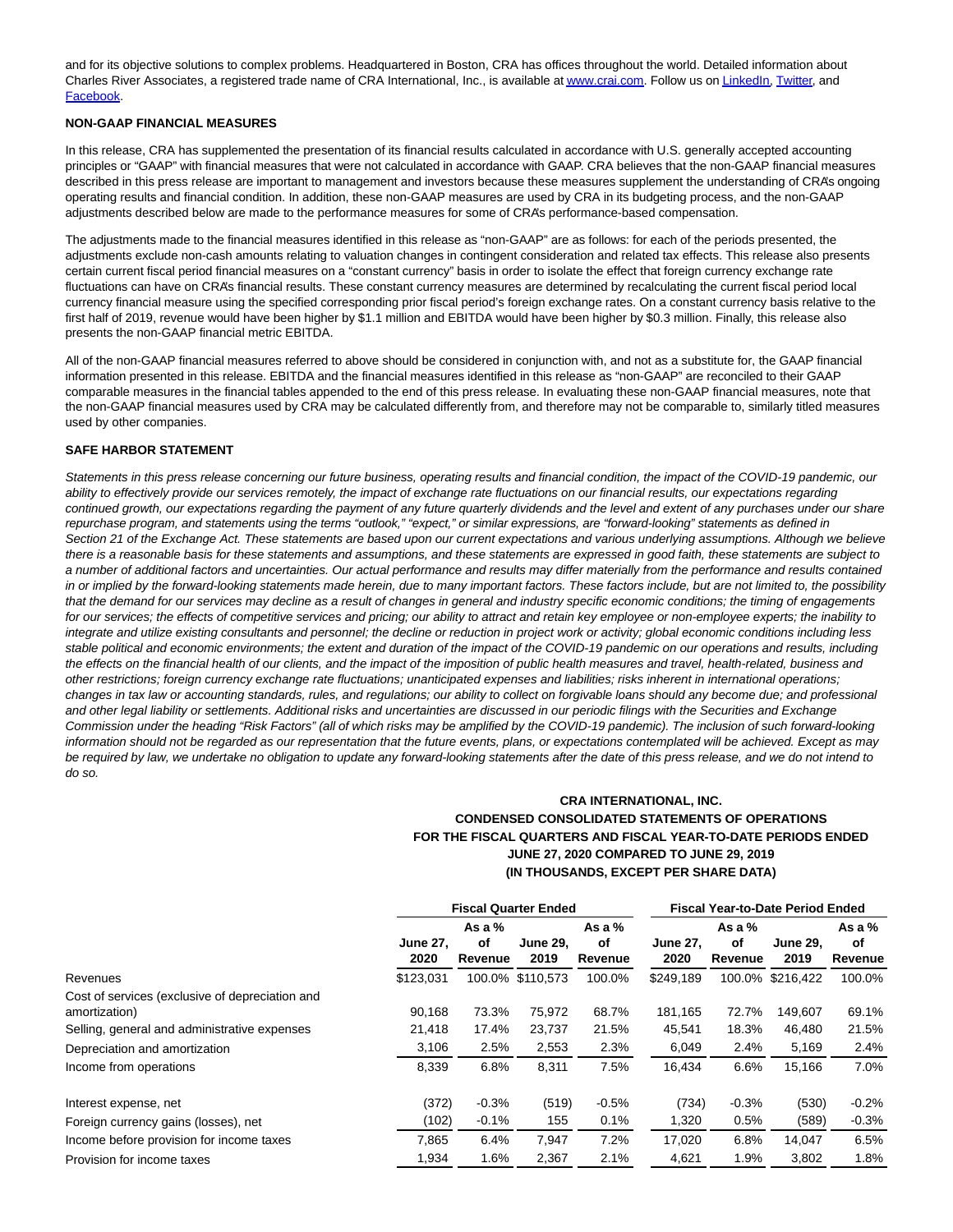| Net income                                     | \$<br>5,931 | 4.8% \$ | 5,580 | 5.0% | \$12,399 | 5.0% \$ 10,245 | 4.7% |
|------------------------------------------------|-------------|---------|-------|------|----------|----------------|------|
| Net income per share:                          |             |         |       |      |          |                |      |
| Basic                                          | 0.76        |         | 0.70  |      | 1.59     | 1.28           |      |
| <b>Diluted</b>                                 | 0.75        |         | 0.68  |      | $1.55 -$ | 1.23           |      |
| Weighted average number of shares outstanding: |             |         |       |      |          |                |      |
| <b>Basic</b>                                   | 7,764       |         | 7,925 |      | 7,784    | 7,970          |      |
| <b>Diluted</b>                                 | 7,920       |         | 8,218 |      | 7,979    | 8,282          |      |

# **CRA INTERNATIONAL, INC. RECONCILIATION OF NON-GAAP FINANCIAL MEASURES FOR THE FISCAL QUARTERS AND FISCAL YEAR-TO-DATE PERIODS ENDED JUNE 27, 2020 COMPARED TO JUNE 29, 2019 (IN THOUSANDS, EXCEPT PER SHARE DATA)**

|                                                                            | <b>Fiscal Quarter Ended</b> |                         |                         |  |                         |                           | <b>Fiscal Year-to-Date Period Ended</b> |                           |                         |                           |  |  |
|----------------------------------------------------------------------------|-----------------------------|-------------------------|-------------------------|--|-------------------------|---------------------------|-----------------------------------------|---------------------------|-------------------------|---------------------------|--|--|
|                                                                            |                             | <b>June 27,</b><br>2020 | As a %<br>Οf<br>Revenue |  | <b>June 29,</b><br>2019 | As a $%$<br>of<br>Revenue | <b>June 27,</b><br>2020                 | As a $%$<br>of<br>Revenue | <b>June 29.</b><br>2019 | As a $%$<br>of<br>Revenue |  |  |
| Revenues                                                                   |                             | \$123,031               | 100.0% \$110,573        |  |                         | 100.0%                    | \$249,189                               |                           | 100.0% \$216,422        | 100.0%                    |  |  |
| Net income                                                                 | \$                          | 5,931                   | 4.8% \$                 |  | 5,580                   | 5.0%                      | \$12,399                                |                           | 5.0% \$ 10,245          | 4.7%                      |  |  |
| Adjustments needed to reconcile GAAP net income to<br>non-GAAP net income: |                             |                         |                         |  |                         |                           |                                         |                           |                         |                           |  |  |
| Non-cash valuation change in contingent consideration                      |                             | 566                     | 0.5%                    |  | 651                     | 0.6%                      | 996                                     | 0.4%                      | 434                     | 0.2%                      |  |  |
| Tax effect on adjustments                                                  |                             | (153)                   | $-0.1%$                 |  | (174)                   | $-0.2%$                   | (270)                                   | $-0.1%$                   | (116)                   | $-0.1%$                   |  |  |
| Non-GAAP net income                                                        |                             | 6,344                   | $5.2\%$ \$              |  | 6,057                   | 5.5%                      | \$13,125                                |                           | 5.3% \$ 10,563          | 4.9%                      |  |  |
| Non-GAAP net income per share:                                             |                             |                         |                         |  |                         |                           |                                         |                           |                         |                           |  |  |
| Basic                                                                      | \$                          | 0.81                    |                         |  | 0.76                    |                           | 1.68                                    |                           | \$<br>1.32              |                           |  |  |
| <b>Diluted</b>                                                             |                             | 0.80                    |                         |  | 0.73                    |                           | 1.64                                    |                           | 1.27                    |                           |  |  |
| Weighted average number of shares outstanding:                             |                             |                         |                         |  |                         |                           |                                         |                           |                         |                           |  |  |
| Basic                                                                      |                             | 7,764                   |                         |  | 7,925                   |                           | 7,784                                   |                           | 7,970                   |                           |  |  |
| <b>Diluted</b>                                                             |                             | 7,920                   |                         |  | 8,218                   |                           | 7,979                                   |                           | 8,282                   |                           |  |  |

# **CRA INTERNATIONAL, INC. RECONCILIATION OF NON-GAAP FINANCIAL MEASURES FOR THE FISCAL QUARTERS AND FISCAL YEAR-TO-DATE PERIODS ENDED JUNE 27, 2020 COMPARED TO JUNE 29, 2019 (IN THOUSANDS)**

|                                                                                                          | <b>Fiscal Quarter Ended</b> |                         |                           |  |                         |                           | <b>Fiscal Year-to-Date Period Ended</b> |                           |                         |                         |  |  |
|----------------------------------------------------------------------------------------------------------|-----------------------------|-------------------------|---------------------------|--|-------------------------|---------------------------|-----------------------------------------|---------------------------|-------------------------|-------------------------|--|--|
|                                                                                                          |                             | <b>June 27.</b><br>2020 | As a $%$<br>οf<br>Revenue |  | <b>June 29.</b><br>2019 | As a $%$<br>of<br>Revenue | <b>June 27.</b><br>2020                 | As a $%$<br>of<br>Revenue | <b>June 29.</b><br>2019 | As a %<br>of<br>Revenue |  |  |
| Revenues                                                                                                 |                             | \$123,031               | 100.0% \$110,573          |  |                         | 100.0%                    | \$249,189                               |                           | 100.0% \$216,422        | 100.0%                  |  |  |
| Net income<br>Adjustments needed to reconcile GAAP net income to<br>non-GAAP net income:                 | \$                          | 5,931                   | $4.8\%$ \$                |  | 5,580                   | 5.0%                      | \$12,399                                |                           | 5.0% \$ 10,245          | 4.7%                    |  |  |
| Non-cash valuation change in contingent consideration<br>Tax effect on adjustments                       |                             | 566<br>(153)            | 0.5%<br>$-0.1%$           |  | 651<br>(174)            | $0.6\%$<br>$-0.2%$        | 996<br>(270)                            | 0.4%<br>$-0.1%$           | 434<br>(116)            | 0.2%<br>$-0.1%$         |  |  |
| Non-GAAP net income<br>Adjustments needed to reconcile non-GAAP net income to                            | \$.                         | 6,344                   | $5.2\%$ \$                |  | 6,057                   | 5.5%                      | \$13,125                                |                           | 5.3% \$ 10,563          | 4.9%                    |  |  |
| non-GAAP EBITDA:<br>Interest expense, net<br>Provision for income taxes<br>Depreciation and amortization |                             | 372<br>2,087<br>3,106   | 0.3%<br>1.7%<br>2.5%      |  | 519<br>2,541<br>2,553   | 0.5%<br>2.3%<br>2.3%      | 734<br>4,891<br>6,049                   | 0.3%<br>2.0%<br>2.4%      | 530<br>3,918<br>5,169   | 0.2%<br>1.8%<br>2.4%    |  |  |
| Non-GAAP EBITDA                                                                                          |                             | \$11,909                |                           |  | 9.7% \$ 11,670          | 10.6%                     | \$24,799                                |                           | 10.0% \$ 20,180         | 9.3%                    |  |  |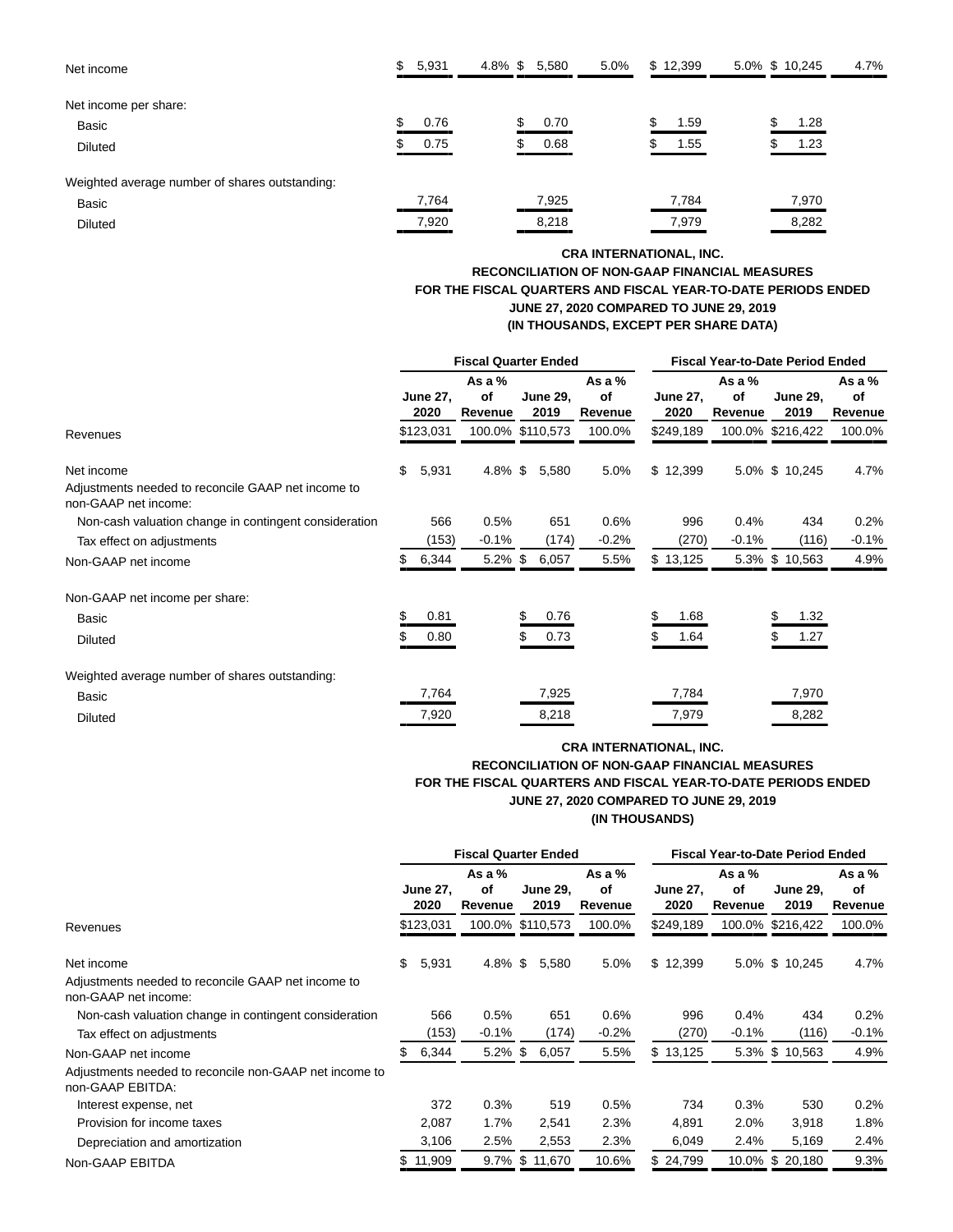# **CRA INTERNATIONAL, INC. CONDENSED CONSOLIDATED BALANCE SHEETS (IN THOUSANDS)**

|                                                |              | June 27, December 28, |
|------------------------------------------------|--------------|-----------------------|
|                                                | 2020         | 2019                  |
|                                                |              |                       |
| Assets                                         |              |                       |
| Cash and cash equivalents                      | $$18,807$ \$ | 25,639                |
| Accounts receivable and unbilled services, net | 152,031      | 144,410               |
| Other current assets                           | 19,119       | 14,028                |
| Total current assets                           | 189,957      | 184,077               |
| Property and equipment, net                    | 65,402       | 61,295                |
| Goodwill and intangible assets, net            | 93,704       | 94,980                |
| Right-of-use assets                            | 122,983      | 130,173               |
| Other assets                                   | 76,543       | 62,718                |
| <b>Total assets</b>                            | \$548,589 \$ | 533,243               |
| <b>Liabilities and Shareholders' Equity</b>    |              |                       |
| Accounts payable                               | $$20,894$ \$ | 26,069                |
| Accrued expenses                               | 82,199       | 121,301               |
| Current portion of lease liabilities           | 13,208       | 12,847                |
| Revolving line of credit                       | 59,000       |                       |
| Other current liabilities                      | 22,223       | 11,193                |
| <b>Total current liabilities</b>               | 197,524      | 171,410               |
| Non-current portion of lease liabilities       | 141,528      | 146,551               |
| Other non-current liabilities                  | 7,322        | 17,531                |
| <b>Total liabilities</b>                       | 346,374      | 335,492               |
| Total shareholders' equity                     | 202,215      | 197,751               |
| Total liabilities and shareholders' equity     | \$548,589    | \$<br>533,243         |

# **CRA INTERNATIONAL, INC. CONDENSED CONSOLIDATED STATEMENTS OF CASH FLOWS (IN THOUSANDS)**

|                                                                               | <b>Fiscal Year-to-Date Period Ended</b> |                         |    |                         |
|-------------------------------------------------------------------------------|-----------------------------------------|-------------------------|----|-------------------------|
|                                                                               |                                         | <b>June 27,</b><br>2020 |    | <b>June 29,</b><br>2019 |
| Operating activities:                                                         |                                         |                         |    |                         |
| Net income                                                                    | \$                                      | 12,399                  | \$ | 10,245                  |
| Adjustments to reconcile net income to net cash used in operating activities: |                                         |                         |    |                         |
| Non-cash items, net                                                           |                                         | 12,107                  |    | 11,611                  |
| Accounts receivable and unbilled services                                     |                                         | (8,962)                 |    | (1,068)                 |
| Working capital items, net                                                    |                                         | (59,844)                |    | (66, 897)               |
| Net cash used in operating activities                                         |                                         | (44,300)                |    | (46, 109)               |
| Investing activities:                                                         |                                         |                         |    |                         |
| Purchases of property and equipment                                           |                                         | (13, 517)               |    | (3,904)                 |
| Net cash used in investing activities                                         |                                         | (13, 517)               |    | (3,904)                 |
| Financing activities:                                                         |                                         |                         |    |                         |
| Issuance of common stock, principally stock option exercises                  |                                         | 569                     |    | 1,526                   |
| Borrowings under revolving line of credit                                     |                                         | 77,000                  |    | 50,000                  |
| Repayments under revolving line of credit                                     |                                         | (18,000)                |    | (9,000)                 |
| Tax withholding payments reimbursed by shares                                 |                                         | (390)                   |    | (388)                   |
| Cash paid on dividend equivalents                                             |                                         | (40)                    |    | (35)                    |
| Cash dividends paid to shareholders                                           |                                         | (3,584)                 |    | (3, 196)                |
| Repurchase of common stock                                                    |                                         | (3, 810)                |    | (11, 510)               |